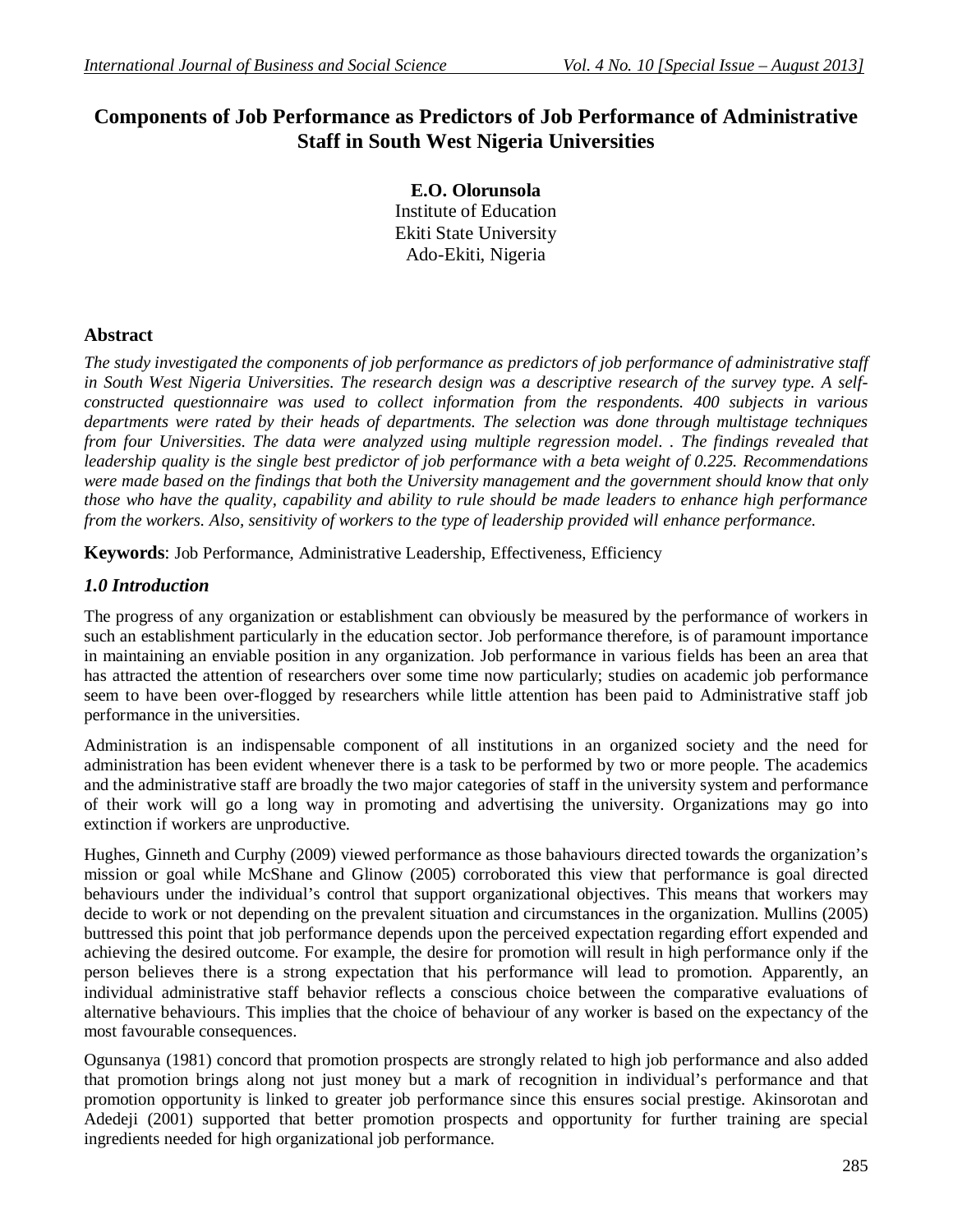Taylor (1991) also agreed that incentives given by a leader are pre-requisite to job performance and achievement of a set goal in an organization. He further added that any worker who does not get as much incentives as he anticipates may likely be dissatisfied and not perform well on the job. This implies that if the necessary expected incentives expected by workers are not in the work place, it may disallow workers from exercising their proficiency skill and expertise on the job.

In the Universities, there are parameters for measuring workers job performance such as foresight, sense of judgment, command of language, human relations, sense of responsibility, reliability under pressure, drive and determination, leadership quality, effectiveness and efficiency, regularity and punctuality, and professional technical knowledge. Out of the competing variables, one would want to empirically test and know which of the variables of job performance will best predict job performance of the administrative staff.

## *2.0 Purpose of the Study*

The purpose of this study is to investigate whether the variables of job performance which are leadership drive and determination, reliability under pressure, human relation, foresight, proficiency skill, efficiency, sense of responsibility and communication would predict job performance of administrative staff in South West Nigeria Universities.

## **3.1 Research Question**

Will components of job performance predict job performance of administrative staff?

## **3.2 Research Hypothesis**

This hypothesis was tested at 0.05 level of significance. The components of job performance will not significantly predict the job performance of administrative staff.

## *4.0 Methodology*

A descriptive design of the survey type was adopted for this study in an attempt to describe the variable of job performance.

#### **4.1 Population of the Study**

All administrative staff in the south west Nigeria Universities were involved in this study.

## **4.2 Sample and Sampling Technique**

A stratified random sampling technique was used to select 400 subjects from four universities in the South West Nigeria out of which two were federal and two state universities. The strata recognized location of the university and the university type (state/federal)

#### **4.3 Research Instrument**

The instrument for collecting data was a self-designed questionnaire titled job performance questionnaire (JPQ). Face and content validity of the instrument was ascertained by experts. The construct validity of the instrument was established and the correlation coefficient was 0.229. The reliability of the instrument was ensured using cronbach Alpha and a reliability coefficient of 0.916.

#### **4.4 Data Collection and Analysis**

Data were collected using research assistance and analyzed using multiple regression model.

Null Hypothesis: the components of job performance will not significantly predict the performance of administrative staff

## *5.1 Results*

The result of the Multiple regression on job performance and components of job performance is as shown in table 1 (Appendix)

```
286
As shown in the table, 
Multiple R = 0.994R^2 = 0.987F = 2019.805
```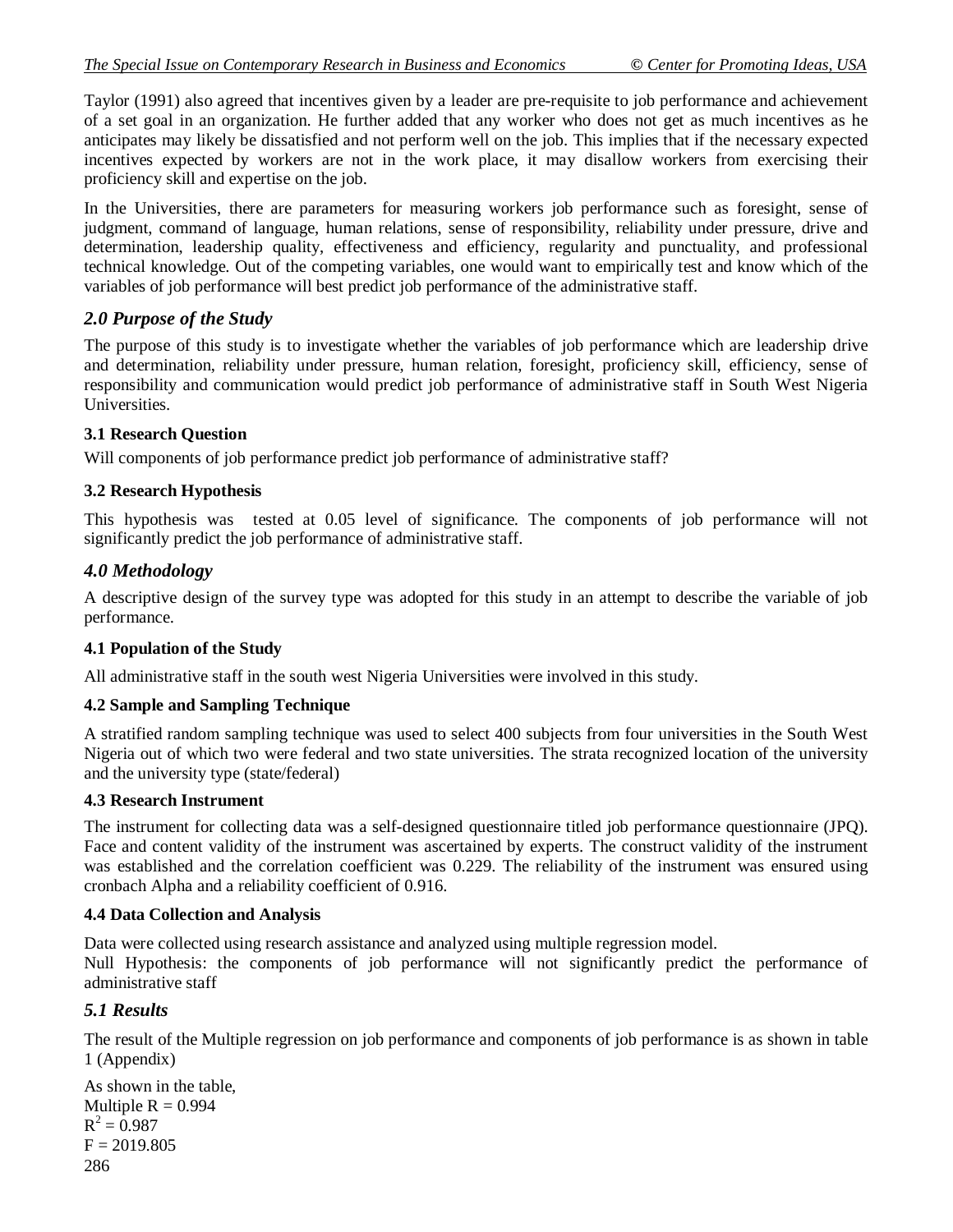## $P < 0.05$

The following regression equation can be derived from this table  $Y=A+B_1X_1+B_2X_2+B_3X_3+B_4X_4+B_5X_5+B_6X_6+B_7X_7+B_8X_8+B_9X_9+B_{10}X_{10}+B_{11}X_{11}$ Where Y = Job Performance of Administrative Staff (JP)  $X_1$  = Foresight (FR)  $X_2$  = Judgement (JD)  $X_3$  = Command of Language (CL)  $X_4$ = Human Relation (HR)  $X<sub>5</sub>=$  Sense of Responsibility (SR)  $X_6$ = Reliability under Pressure (RP)  $X_7$ = Drive and Determination (DD)  $X_8$ = Leadership Quality (LQ)  $X_9$ = Effectiveness and Efficiency (EE)  $X_{10}$  Regularity and Punctuality (RP)  $X_{11}$ =Professional / Technical Knowledge (PT) The regression model is specified below  $JP = -3.602 + 1.140FR + 0.893JD + 0.729CL + 1.162HR + 1.246SR + 0.696RP + 1.300DD + 1.012LQ +$ 1.193EE + 1.371RP + 0.502PT

The table shows the result of the stepwise regression. The model shows the Beta weight of each of the variables or the components. Foresight has the beta weight of 0.135, judgment has a beta weight of 0.098, command of language has a beta weight of 0.089, human relations has 0.141, sense of responsibility has a beta weight of 0.158, reliability under pressure has a beta weight of 0.107, drive and determination has 0.178, leadership quality has a beta weight of 0.225, effectiveness and efficiency has a beta weight of 0.210, regularity and punctuality has a beta weight of 0.139 and professional/technical knowledge has a beta weight of 0.086. The values of R and F statistics were 0.994 and 2019.805 respectively.

The table also shows that leadership quality is a single best predictor of job performance of administrative staff with a beta weight of 0.225, efficiency and effectiveness with a beta weight of 0.210, drive and determination with a beta weight of 0.178, sense of responsibility with a beta weight of 0.158, human relation with a beta weight of 0.141, regularity and punctuality with a beta weight of 0.139, foresight with a beta weight of 0.135, reliability under pressure with a beta weight of 0.107, judgement with a beta weight of 0.098, command of language with a beta weight of 0.089, while the least predictor of job performance of administrative staff is application of professional/ technical knowledge with a beta weight of 0.086.

## *5.2 Discussion*

The study revealed that components of job performance like human relations, sense of responsibility, leadership and the like will significantly predict job performance of administrative staff The result of the study also revealed that leadership quality provided by the leader is a single best predictor of administrative job performance with a beta weight of 0.225. This is not unrelated with the fact that workers are sensitive to leadership capabilities provided by their leader in the workplace. This is in line with Hughes, Ginneth and Curphy (2009 )who said that, it is the leader and management that make workers and institutions to perform. It was further opined that when leaders and management work in harmony, it will enhance effective job performance of workers. Ajala (1991) asserted that the way a person perceives his environment influence that way the person actually behave in the environment. If the leader respects the views of his subordinates and hold their interest in high esteem, the workers will be stimulated in their performance.

The study is in line with Judge Bono and Locke (2000) who opine that if the creative requirements of employee job are met by the leader, it could enhance effective job performance. Denga (2005) reiterated that workers will derive contentment from organization policy of the leader with financial and other instrumental sources that can meet their basic and luxury needs like salary, income, fringe benefits, retirement benefits, allowances and other incentives under instrumental economic basis. Blumberg and Pringle (1982) observed that workers ability to work is dependent on environmental variables like tools, equipment, materials, working conditions, actions of coworkers and leaders behavior. All these show how important the role of a leader is in any organization. They act as rudders that anchor the workers for effective job performance.